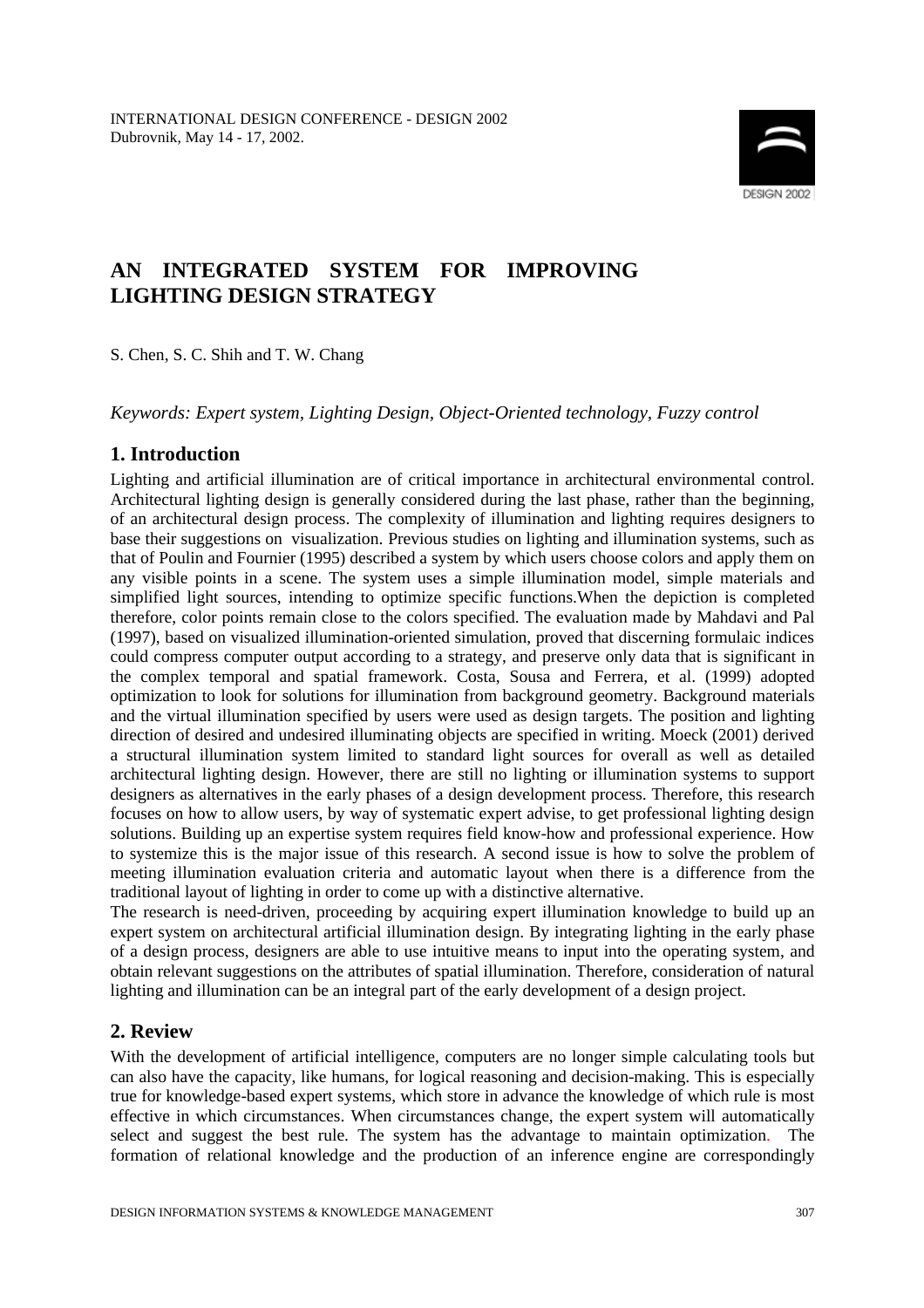important and difficult. Expert systems utilize professional knowledge of a certain field to find solutions to all problems within the specific domain and can be used to help solve professional architectural problems (Gero and Maher, 1990).

Object-oriented techniques(OOT), which are highly modularized, reusable, tailorable and possess "inheritance," have been increasingly emphasized in recent years (Booch, ; Taylor, 1992). Objectoriented techniques originate from programming design. The knowledge structure of human beings is hierarchical; object-oriented techniques are based on a very similar structure. Human knowledge can be expressed in language but there is inevitable ambiguity in human language stemming from different individuals' subjectivity. Fuzzy Theory was developed from attempts to grasp definitions of "fuzziness." Fuzzy Theory is based on fuzzy sets; the principle lies in embracing the existence of fuzziness. The research target is to handle indeterminedly fuzzy objects and to rigorously quantify the objects, producing data that is accessible for computer processing. (Zimmermann, 1991). Fuzzy Theory is therefore widely applied in artificial intelligence and expert systems as well as in the humanities, in decision-making, decision analysis, multi-purpose evaluation and synthesized evaluation of the human science.

## **3. Methodology and Conceptual Framework**

This research uses object-oriented technique to do object analysis and design for lighting design. The research also integrates fuzzy theory, producing a mechanism to control variations in fuzzy factors and thereby creating an integrated expert system. The development of the system is divided into four phases:

- Preparatory Phase: Confirming purpose of environmental usage and function.
- Preliminary Design: Selection of light sources, selection of illuminatiog device, confirmation of illumination modes, selection of illumination methods and intensity of illumination.
- Detailed design: Layout of lighting device.
- Index-based evaluation: Including modification of illumination, brilliance distribution and glare.

The scope of this research is artificial lighting in office environments. Expert knowledge manipulated via hierarchy searching techniques is the system structure. During initial tests, users are able to use their own design strategies to construct the desired lighting strategies; the simulated results can help users evaluate diversified lighting alternatives.

## **3.1 Object-Oriented Technique**

The key concepts of OOT include:

- Object: An object has its own attributes and behaviors to reflect elements in the real world. Behavior analysis is used to make it abstract. Furthermore, classification is used to define relationships of "inheritance" and "part-of" among classes and sub-classes.
- Class: Class is used to describe a group of objects with similar attributes, common behaviors (operations) and meanings, and common relations with other objects.
- Inheritance: Lower-level classes of objects inherit the attributes, behaviors and meanings of higher-level classes of objects.
- Encapsulation: OOT emphasizes in particular that abstract data objects do not only possess their own attributes and relations: all operations of an object are encapsulated in the object. The attributes of the object can only be accessed or updated through the operations in the object.
- Polymorphism: Whatever the object involved, the same action requires the same terminology.

Using Object-Oriented concepts, the elements of lighting design are treated as different categories and the interrelations between each attribute are analysed to build a comprehensive framework.

### **3.2 Fuzzy systems**

Fuzzy theory enables computers to process the indefinite information of human knowledge and was developed to control elements with fuzzy definitions. The application of fuzzy theory focuses on human experience and on degrees of control over the characteristics of a problem. In this respect, the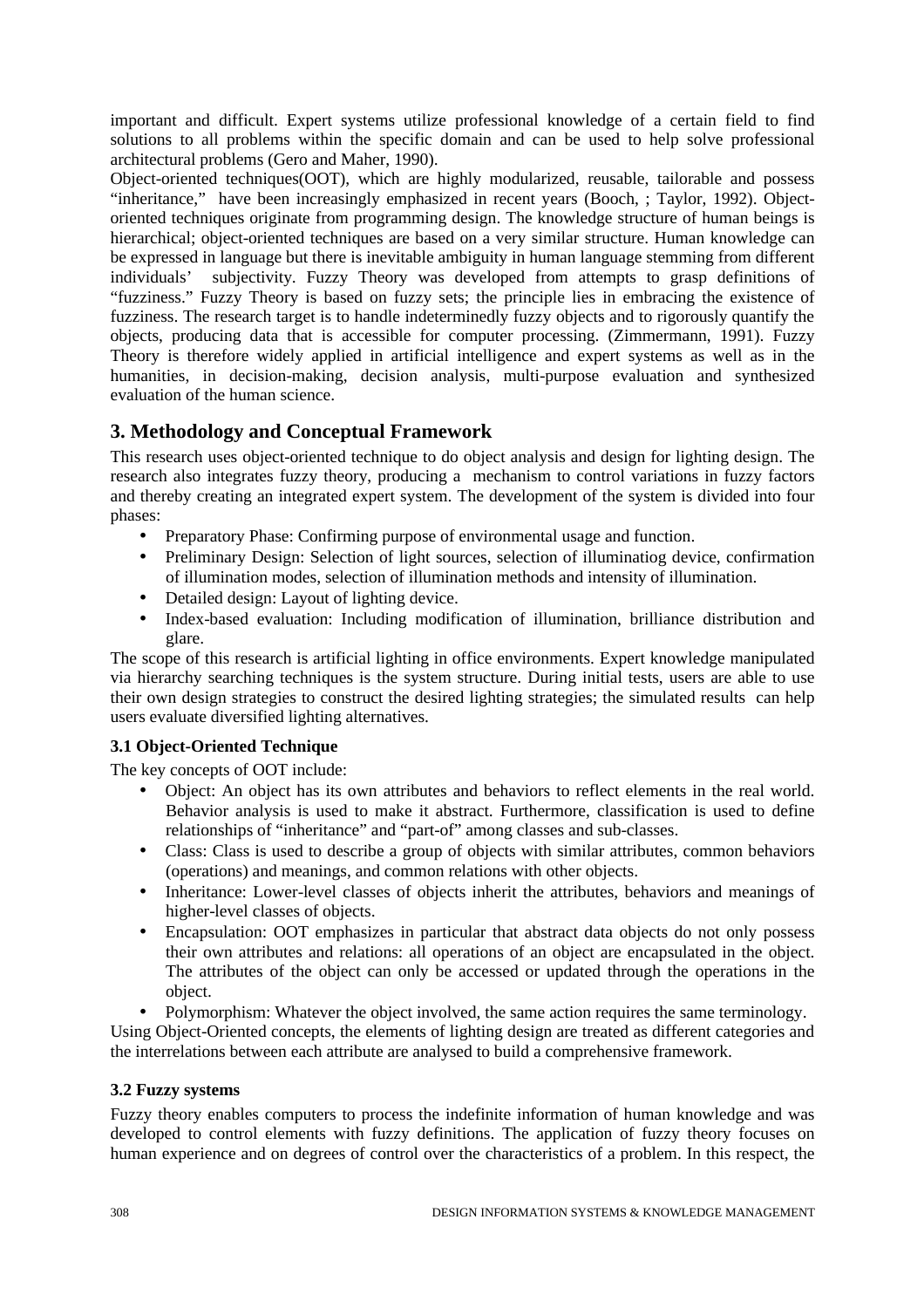theory is applicable to the design control and expert experience facets of design behavior and decisionmaking. Fuzzy expert systems use the integration of rule-based and fuzzy reasoning (Negoita, 1985). Rule-based reasoning is used to make logical judgments and fuzzy reasoning to make intuitive judgments. The inference engine, composed of these two types of reasoning patterns, produces appropriate conclusions or suggestions. Humans in fact depend on the degree of logical judgment in an intuitive judgment to resolve problems. Therefore, fuzzy expert systems chiefly use rule-based reasoning to initiate fuzzy reasoning. [Figure 1]



**Figure 1. Conceptual framework**

## **4. Discussion and explanations**

### **4.1 Building expert system for artificial lighting design**

Traditional lighting design processes depend on control of spatial functions to decide lighting targets and methods and to select light sources the nature and quantity of equipment and the layout. Afterwards, the designer evaluates the lighting target index and decides whether to execute the proposal or to use another. In this system, application of experts' field experience and design principle (IES, 1993; Steffy, 1990) produces changes in the design procedure. Consideration of the lighting design process proceeded in order to meet the goal of a need-driven system. Hence, expert strategies in design decision-making were probed. It is clear that specialized expert knowledge influences the decision-making of designers. Because of that, in addition to considering functional needs, designers want to change the layout of lighting equipment for a more creative design and at the same time need to meet illumination requirements. The system, using evaluation and judgment, based on expert knowledge and experience to design the lighting layout So that architects, with the spatial function under control, can take into account not just envelope design but also the interior system.

The OOT framework effectively integrates fuzzy theory with an expert system, hence it can provide structural expert knowledge through the whole design procedure. It can thus suggest many effective alternatives to lighting designers in the early phase of design. The design principles and hierarchy of expert knowledge of the present are different from those of the past. It is therefore important to establish a rule database. This research proceeds first by selecting the methods for obtaining system knowledge, then by classifying decision-making rules, assembling data relating to different rules, analyzing and generalizing the factors dealt with by rules. The research then expresses knowledge as decision-making trees and establishes a systemized and organized knowledge database.

#### **4.2 Fuzzy operations in application and the results**

Rules are generally expressed in the pattern: "if…, then…" The pattern allows expression of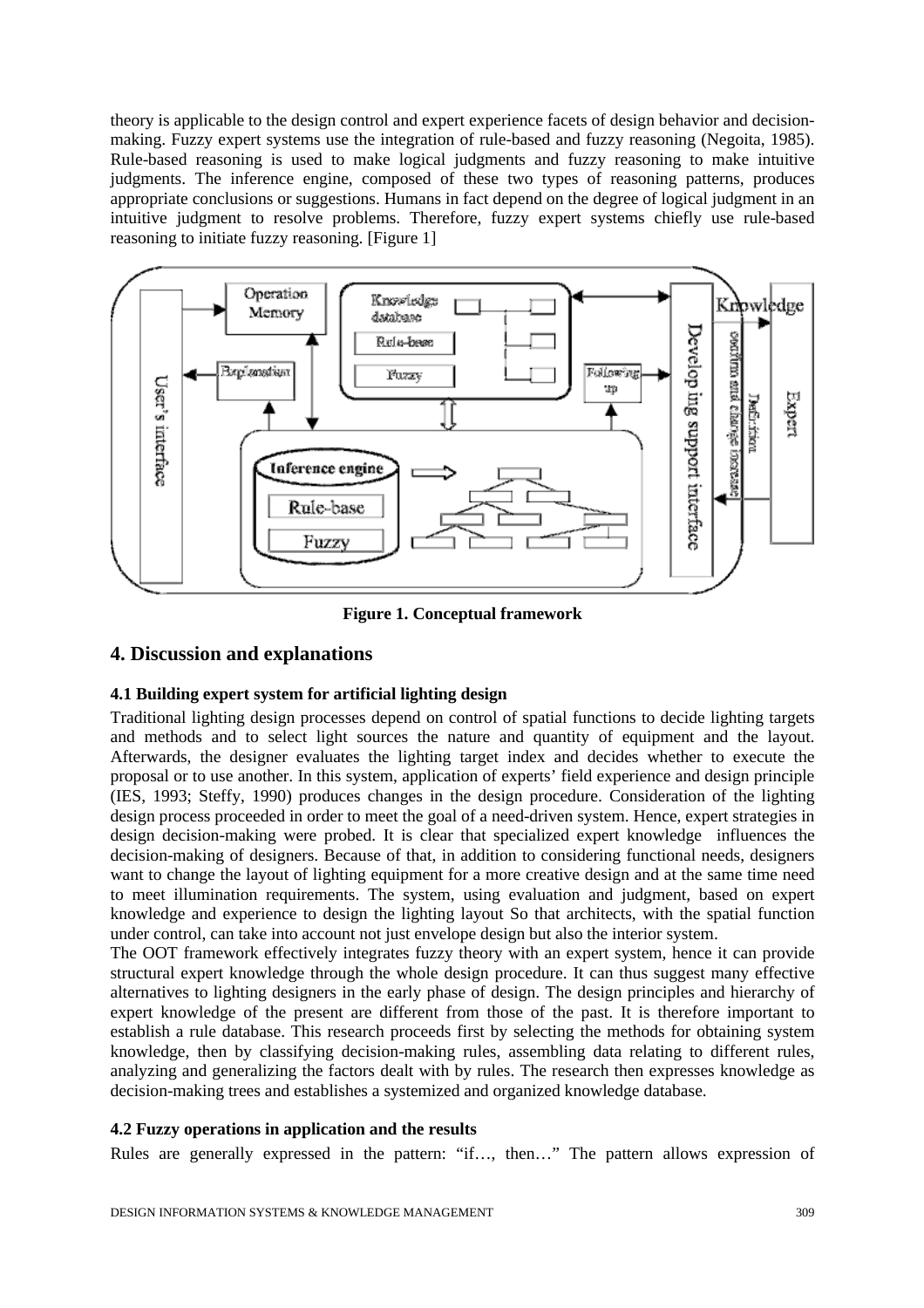experience, knowledge and control strategies. Control rules are developed in four ways: obtained from expert knowledge; set by an operator's control behavior; set by the characteristics of a controlled system, or obtained by self-learning. If knowledge cannot make inference by rules, it can be presented by the inter-connection between knowledge and objects (Lee, Lee and Kuo, 1994). This system adds to the inference engine a fuzzy controller, the basic structure of which has five major parts: fuzzifier, inference engine, database, rule base, and defuzzifier. The fuzzifier transfers input figures via scaling mapping to the fuzzy zone corresponding to the input variable. The input data, by way of a fuzzification function, is then transformed into the appropriate linguistics value for fuzzy inference operations. Inference engine that is the core of the whole fuzzy controller, handles fuzzy reasoning according to the fuzzy rules. The inference operations, with a system of two inputs, one output and only two conditions to describe minimum operations in compound reasoning, lead to attribute relationships of every rule and finally compound two rules for a conclusion.

During the design process, the system can handle diverse forms of layout, differing from traditional fixed lighting layouts. The processing mechanism for evaluation is more efficient at processing visual impressions. Simulations of lighting design and layout allow designers more efficient lighting decision-making. The rule of lighting layout: If the center point of the frame meets the requirement of illumination , the center point is the illumination location.In the system input decision, design must deal with different base sizes. Therefore, conceptually, the emergent subshapes of Liu (1996) is adopted. We provide the size of the environment base, and sub-type recognition produces a closed shape. The system will be able to recognize the area and size it needs to operate on, and remove the hidden parts so as to calculate the exact size [Figure 2] and determine the illumination needed. Through such processing, the system provides a continuous mechanism for calculating change in the layout of lighting device.

| <b>East</b>           | <b>North</b> | <b>Elevation</b> |
|-----------------------|--------------|------------------|
|                       |              | 50               |
| $\mathcal{D}_{\cdot}$ |              | 80               |
|                       | 2            | 100              |
| 2                     | 3            | 120              |
| $\mathcal{R}$         |              | 100              |
|                       |              | 50               |



0.00 1.00 2.00 3.00 4.00

**Figure 2. The needed illumination at input point. System transforms designer's illumination concept into a spatial chart**

Input the illumination specified for an office space into the system and transform into distribution diagram. Calculation can produce an illumination equivalence chart. [Figure 3].

| 50  | 87  | 100 | 100 |
|-----|-----|-----|-----|
| 86  | 120 | 110 | 104 |
| 100 | 104 | 103 | 100 |
| 75  | 80  | 88  | 91  |
| 50  | 65  | 75  | 81  |
|     |     |     |     |



**Figure 3. Illumination equivalence chart**

#### **4.3 Classification by layout and location**

The research's design strategy for layout is to adopt the divisions between standardized forms to find out the points on illumination equivalence lines. By balancing the center point of each pattern with the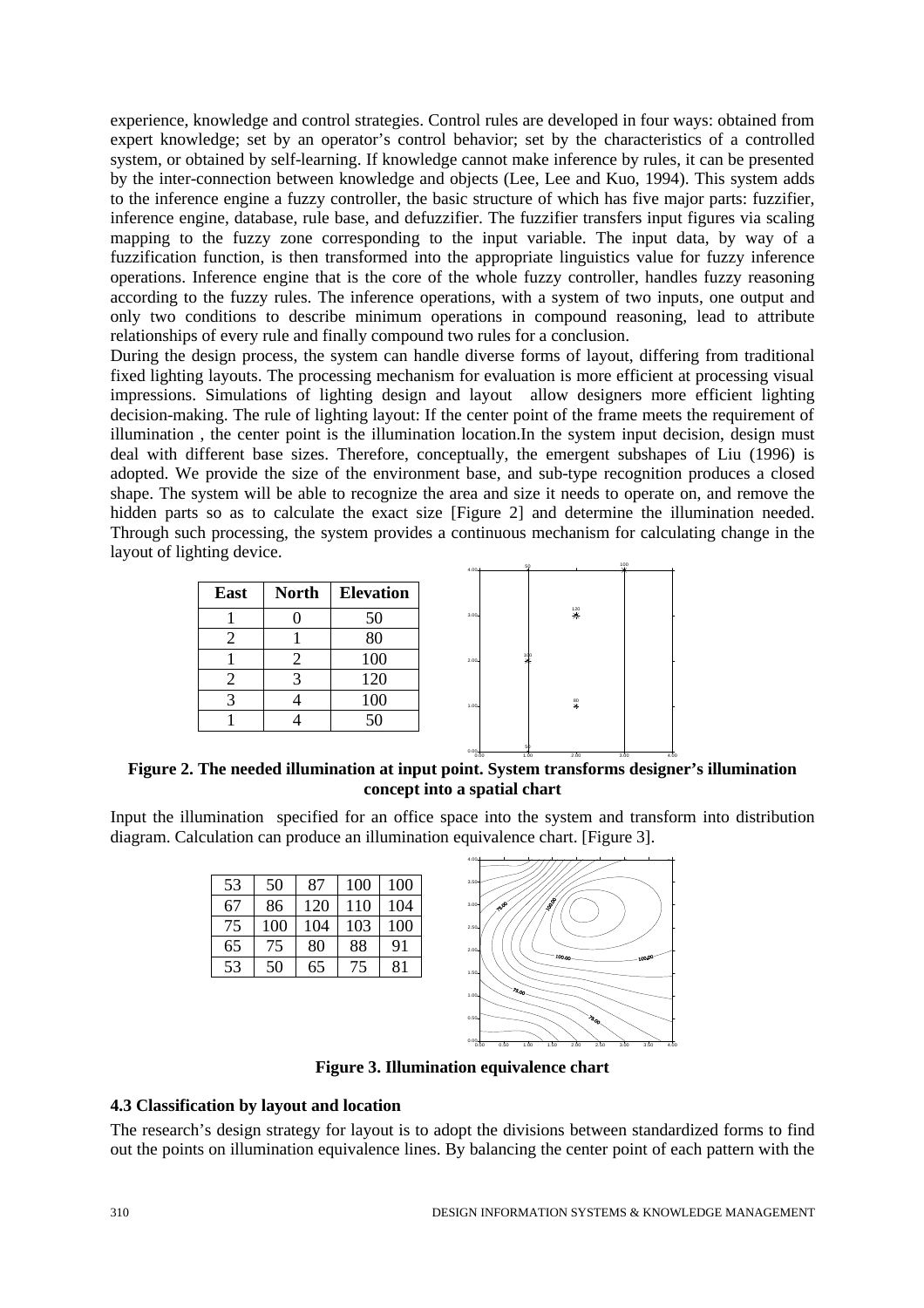location and illumination requirement of an actual object (for example, an office desk), the system can find many solutions that meet the illumination and layout requirements [Figure 4]. In addition, research into the density of control forms has discovered an inference engine that has undergone fuzzy control can effectively resolve the problem of errors. Therefore, this expert system not only simulates the location of lighting equipment in just the way an architect does design work, but can also prove that OOT and fuzzy theory are able to stretch the limitations of expert system.



**Figure 4. Example of relation between illumination and layout location: If the center point of the frame meets the requirement of illumination , the center point is the illumination location**

#### **5. Conclusions and future work**

This system can be used to view lighting design from different angles. The research will investigate the applicability of rule-based systems to be adapted to the more complicated architectural lighting layout design. To improve lighting design procedures, it will supply designers with reference material assembled as a professional knowledge database which can be involved in preliminary formula design to produce a simulation that fits with the illuminance and visual situation. This will include using light sources and lighting equipment for all types of display objects, many different viewpoints, and simulations of light and dark scattered throughout the room. Use of professional design procedures proposed by expert systems not only reduces costs but can raise efficiency and time management in architectural planning from the early surveying to the consideration of fine details in the latter phase of a project. Besides, it can raise the diversity of architectural planning and modeling project. The hierarchy of fuzzy control is adopted in consideration of human control strategies. It can be split into three levels: inference, judgment and execution. There is a clear analogy with human thinking.

This research aims, by way of the expert system, to process issues that are generally handled in the latter design phase during the early phases of a design procedure. Secondly, the aim is to help architects, when considering interior space, to quickly control the structure of the whole spatial design by means of an expert system. Third, to breakthrough the limitations on layout set by traditional lighting design, making function and satisfaction of needs a priority and at the same time including creative design, providing new methods and principles for layouts.

The research is mainly to build an expert system for artificial lighting design, which is need-driven and focuses on illumination as a priority. In the selection of lamps, only those lamps meeting the illumination requirements of an office building are considered. Lamps set up in the expert system give effective control of variables. The factors of open windows are not considered in this research. Factors such as the influence of natural light on lighting, the distance from adjacent buildings, the building height and degree of reflection are not fully considered in the system. They could be regarded as the limitation of this research and serve as subjects for follow-up research. In the future, the research will include multiple environmental factors that influence illumination. Future research will also propose an expert system covering artificial lighting and collection of natural lighting.